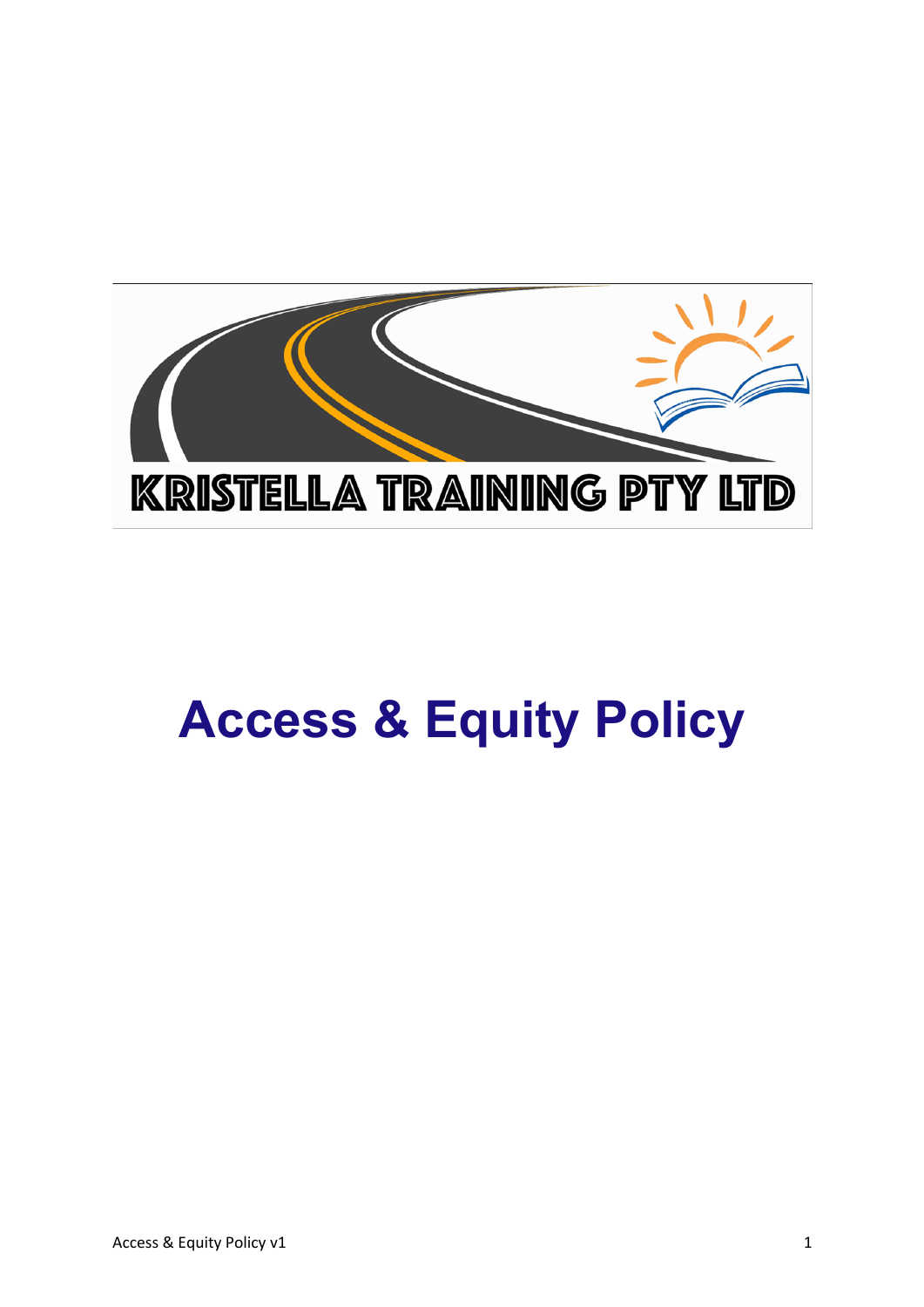



### **Access and Equity Policy**

### Background:

This policy ensures Kristella Training's commitment to guaranteeing that all potential students are able to access our services regardless of their cultural, linguistic or religious backgrounds enabling them to maximise their outcomes.

### **Policy Statement:**

Kristella Training's commitment to "individual training" recognises the uniqueness of learners. It supports the idea that there may not be a homogeneous background within a client group and so achieves its mission by meeting individual needs and providing individual training plans and learner pathways.

### **Procedure:**

The following principles are applied by Kristella Training in the development and implementation of all training and assessment strategies:

### **Access**

- No one should be disadvantaged in their access to our services regardless of their age, country of birth, language, culture, race or religion, gender, sexual orientation, or disability.
- Kristella Training takes reasonable steps to ensure that location is not a barrier to support from our services.
- All premises should meet local council regulations pertaining to access by all individuals. Equity
- Services are developed and developed on the basis for fair treatment of clients who are eligible to receive them.
- Every effort is made so that factors such as disability, cultural background, race, religion, gender, sexual orientation or caring responsibilities do not result in unequal treatment by Recognition First staff.

### **Responsiveness and Sensitivity**

- Kristella Training works with individuals because within organisations, industry and communities it is the individual who will need personalised recognition of prior learning, assessment and training delivery plans by provision of learner pathways.
- Individual training accommodates personal training backgrounds and values the uniqueness of the participant.

Some clients will require reasonable adjustment to be made to resources and programs. This adjustment must fall within the financial constraints of the program and requirements of the the national VET regulations and abide by Standards for RTOs.

### **Communication and Consultation**

• All communications are made in plain English, including all course details and advertising. Kristella Training will refer students to interpreters if needed and will take every reasonable step to adjust the program to accommodate any language barriers.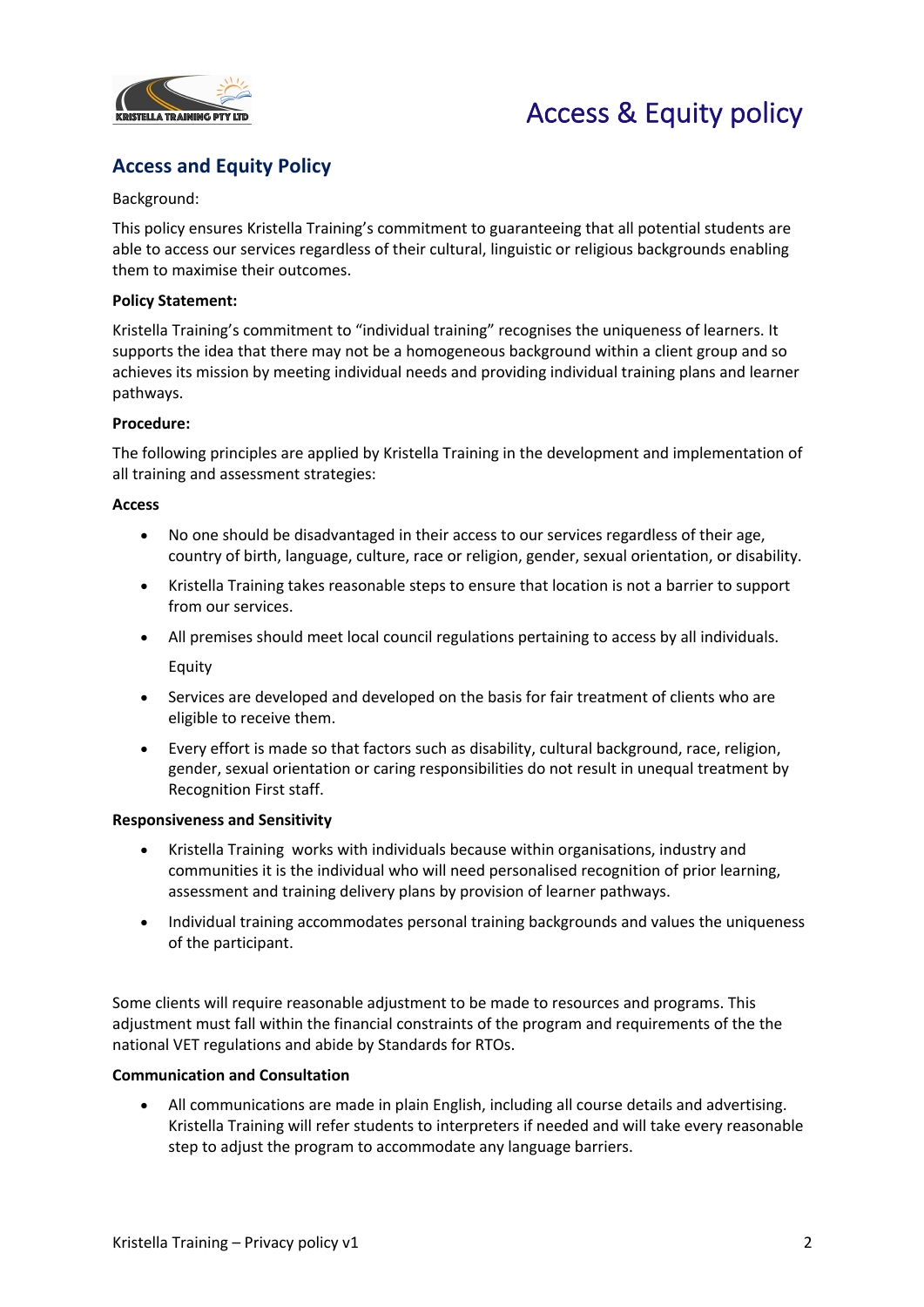

### Access & Equity policy

- Regular consultation and collaborative partnerships are key components of continuous improvement, and ensuring our access and equity policies meet the needs of people from diverse backgrounds.
- Kristella Training' offers reasonable support for Foundation Skills (LLN) and staff can recommend external agencies where high needs exist.

### **Accountability**

- Kristella Training receives feedback from current and previous students, employers and panel members to verify that our training programs meet their current and future needs in line with the requirements of ASQA.
- Kristella Training has a complaints policy in place where clients can firstly discuss any concerns they may have with KT staff through to registering complaints.

### **Leadership**

Kristella Training promotes access and equity through training staff and students to reflect awareness of these principles in their work practices.

### **Related Legislation:**

- Age Discrimination Act 2004 (Cth)
- Australian Human Rights Commission Act 1986 (Cth)
- Disability Discrimination Act 1992 (Cth)
- Racial Discrimination Act 1975 (Cth)
- Sex Discrimination Act 1984 (Cth)

#### **Related Standards:**

• Standards for NVR Registered Organisations 2012

### **Related Documents**:

- Client Services Policy
- Complaints Policy
- Complaints Form
- Code of Practice

### **Version Control**

| Version | Date        | Reviewed by       | Amendments                            |
|---------|-------------|-------------------|---------------------------------------|
|         | 26 May 2022 | Christopher Dixon | <b>Adapted from Recognition First</b> |